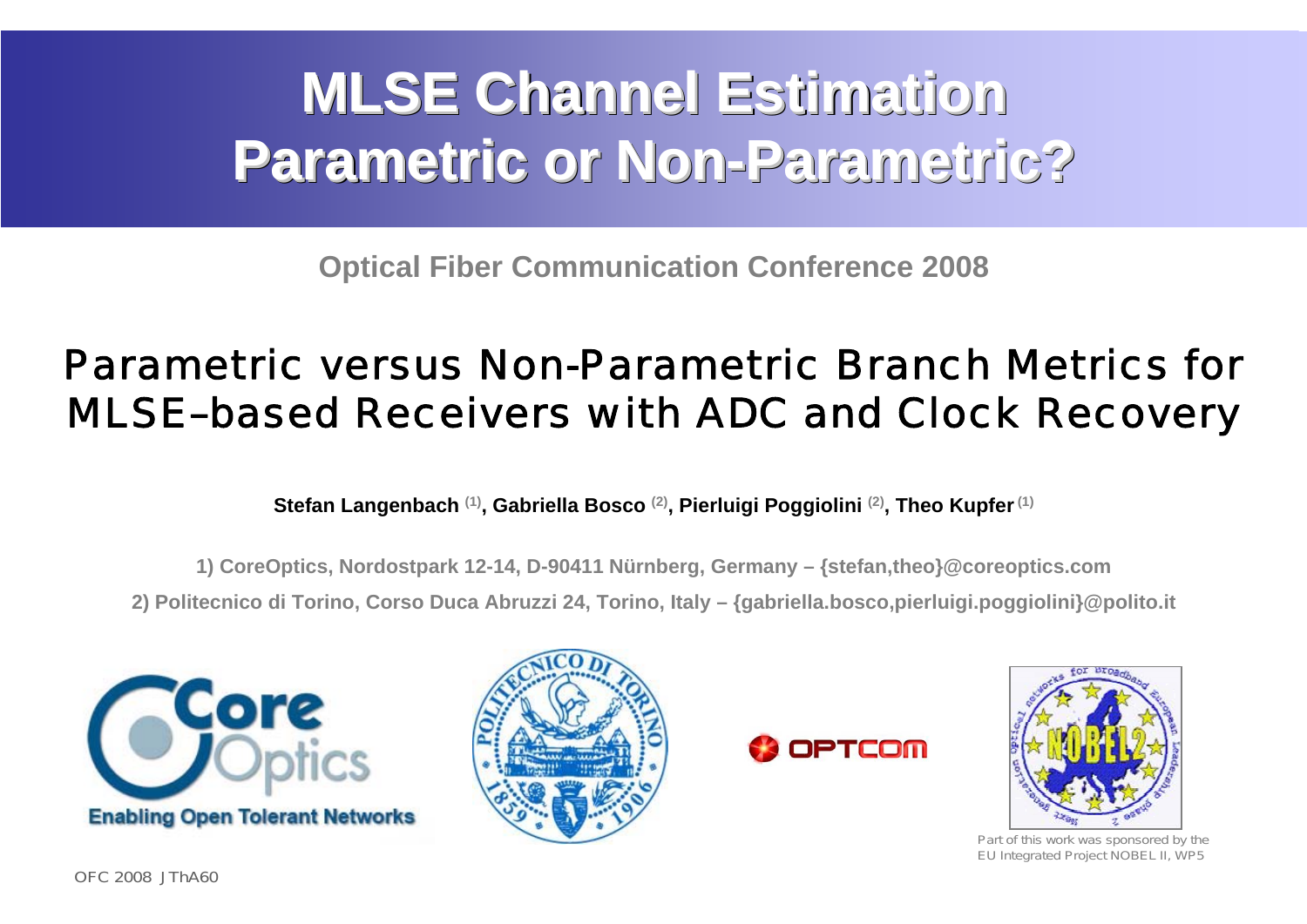# **Non-Parametric: Canonical Histogram Method – HM -Parametric Parametric: Canonical Histogram Method Canonical Histogram Method – HM**

Eye and ADC thresholds

- Determine detected bit pattern d
- **Associate observed quantized amplitude r**
- ♦ Count observed amplitudes r for pattern d into a histogram N(d, r)
- $\triangleq$  Metrics for given d and r is  $\sim$  log N(d, r)





### **Non-parametric Method**

- $\triangleq$  Simple just counting events
- Robust insensitive to model mismatch

- Data collection time ~ ADC resolution  $\bigoplus$
- Number of counters  $\sim$  ADC resolution
- **+** Possibly more sensitive to error propagation? (decision errors translate into metrics errors)

**Canonical metrics**Metrics for given <sup>r</sup> is the logarithm of the observed relative frequency value.

**Histogram based channel model** No parameters are estimated. But <sup>a</sup> full **amplitude histogram** needs to be ..measured" for each bit pattern.



### **Pros**

### **Cons**

*y*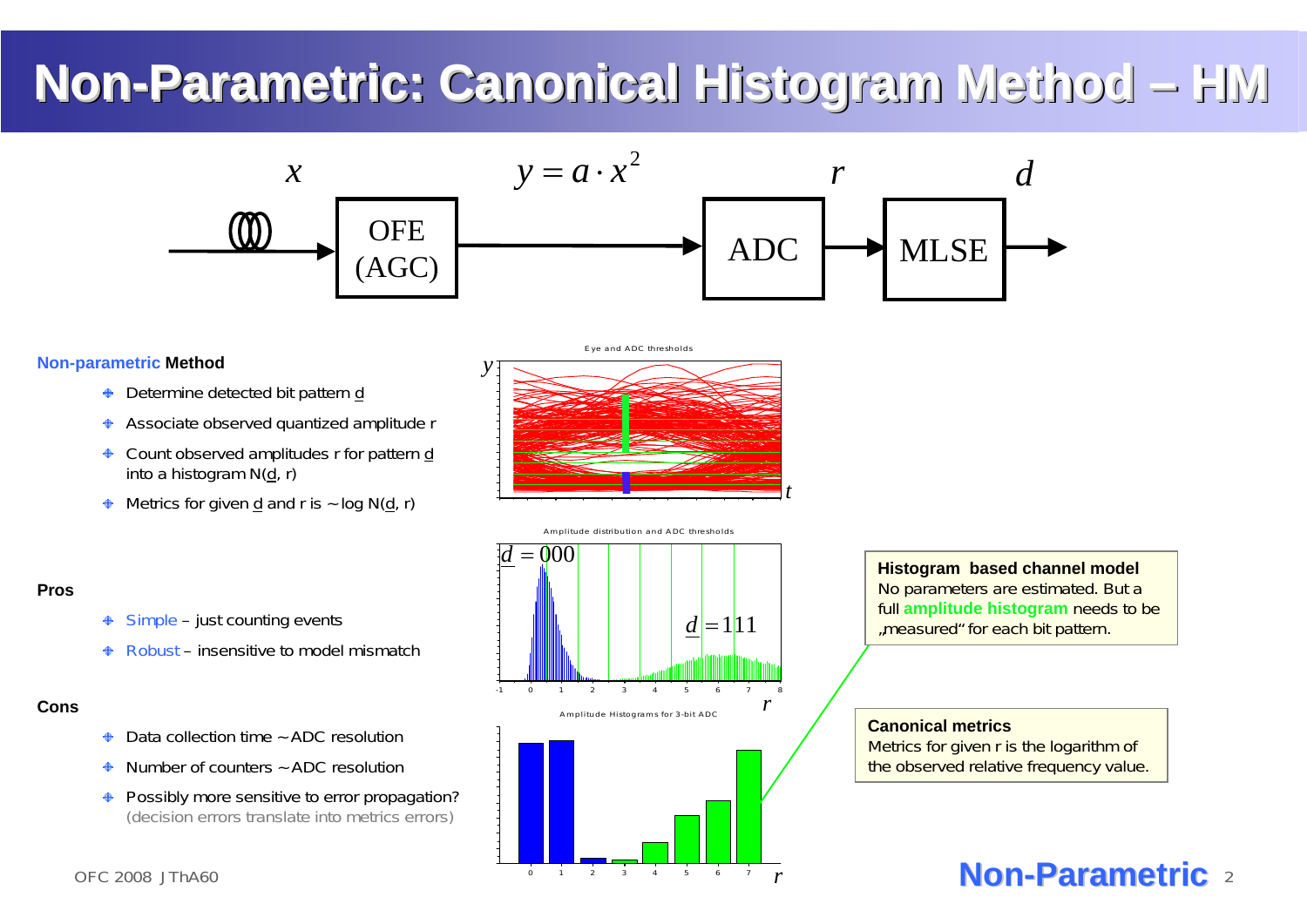# **Parametric Parametric Parametric: Square Root Method – SQRT : Square : Square Root Method Root Method – SQRT**

## 3 **Parametric Parametric**

**Pros**

 $\ddot{\bullet}$ 

 $\ddot{\bullet}$ 

 $\ddot{\Phi}$ 

 $\ddot{\bullet}$ 

 $\bigoplus$ 



**Cons**

Only the **mean value** for each bit pattern needs to be estimated when signal independent noise is postulated (i.e. when the red PDFs are used)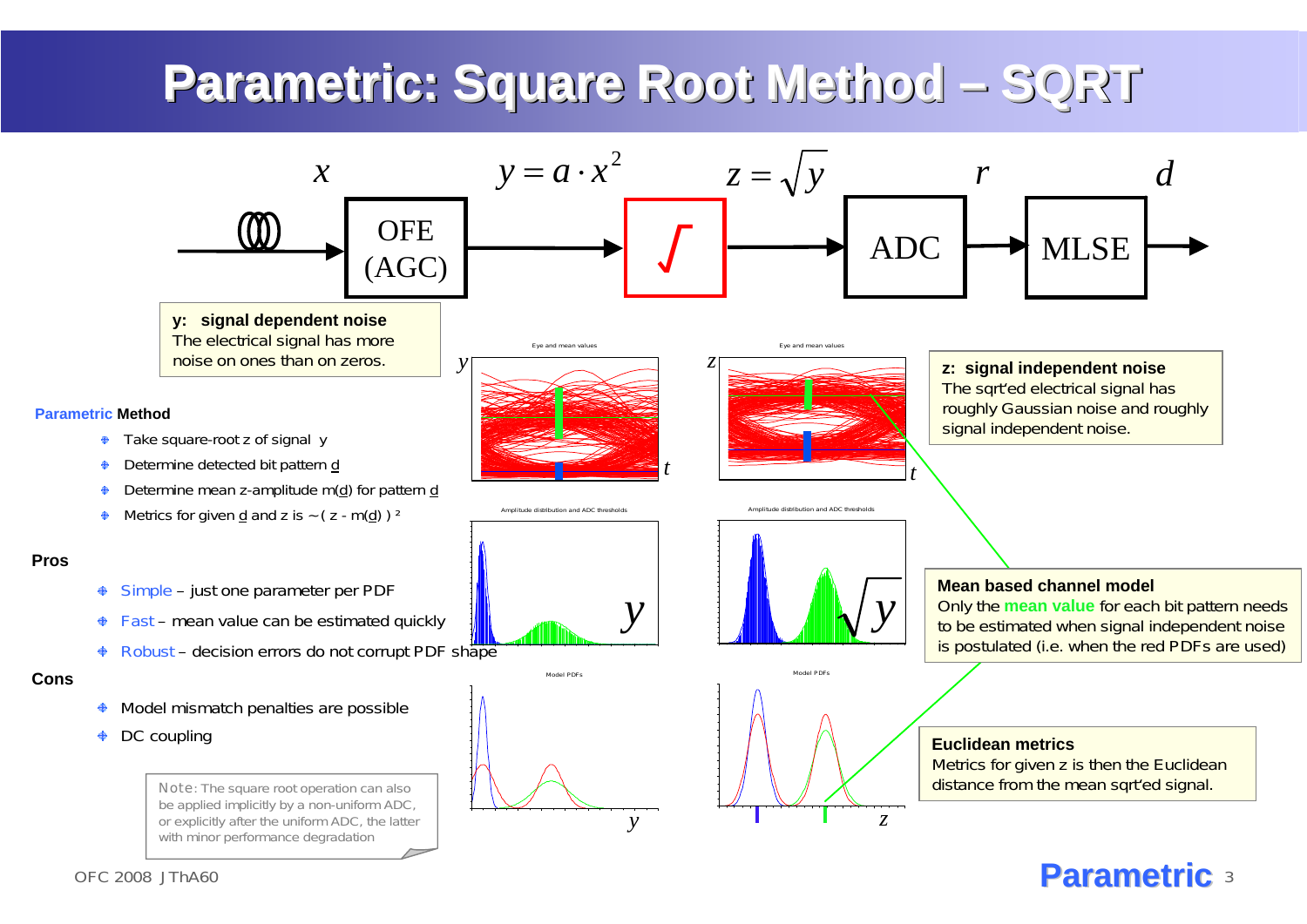

# **Possible Possible Possible Problems of Parametric Estimation Problems of Problems of Parametric Estimation Parametric Estimation**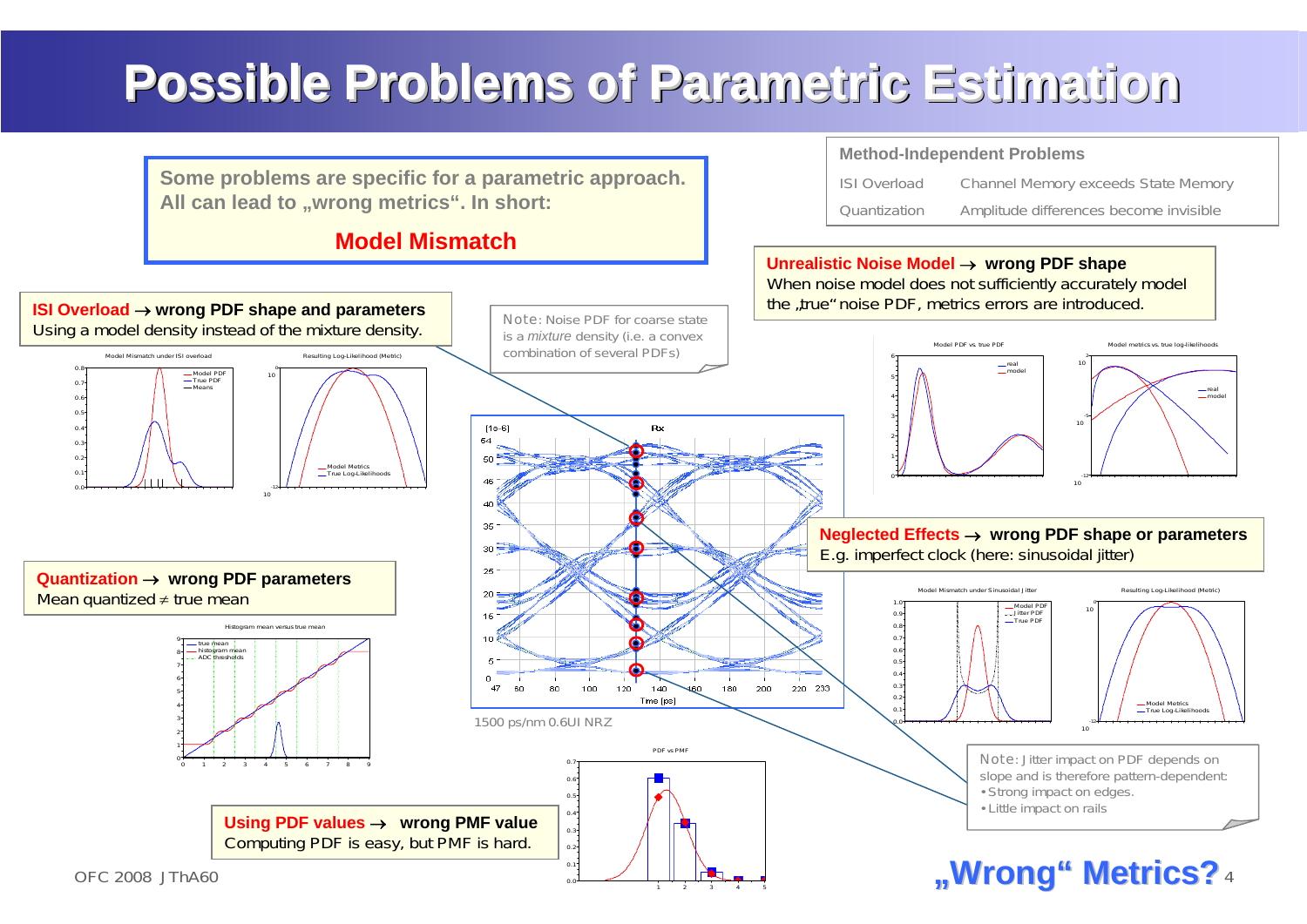## 5 **Any performance difference Any performance difference?**

# **Channel Estimation Methods for Channel Estimation Methods for Channel Estimation Methods for MLSE Metrics MLSE Metrics Metrics**





Channel estimator uses the channel observations to estimatea channel model

Channel observer associates delayed inputs (quantized waveform samples) and outputs (bit sequences, patterns)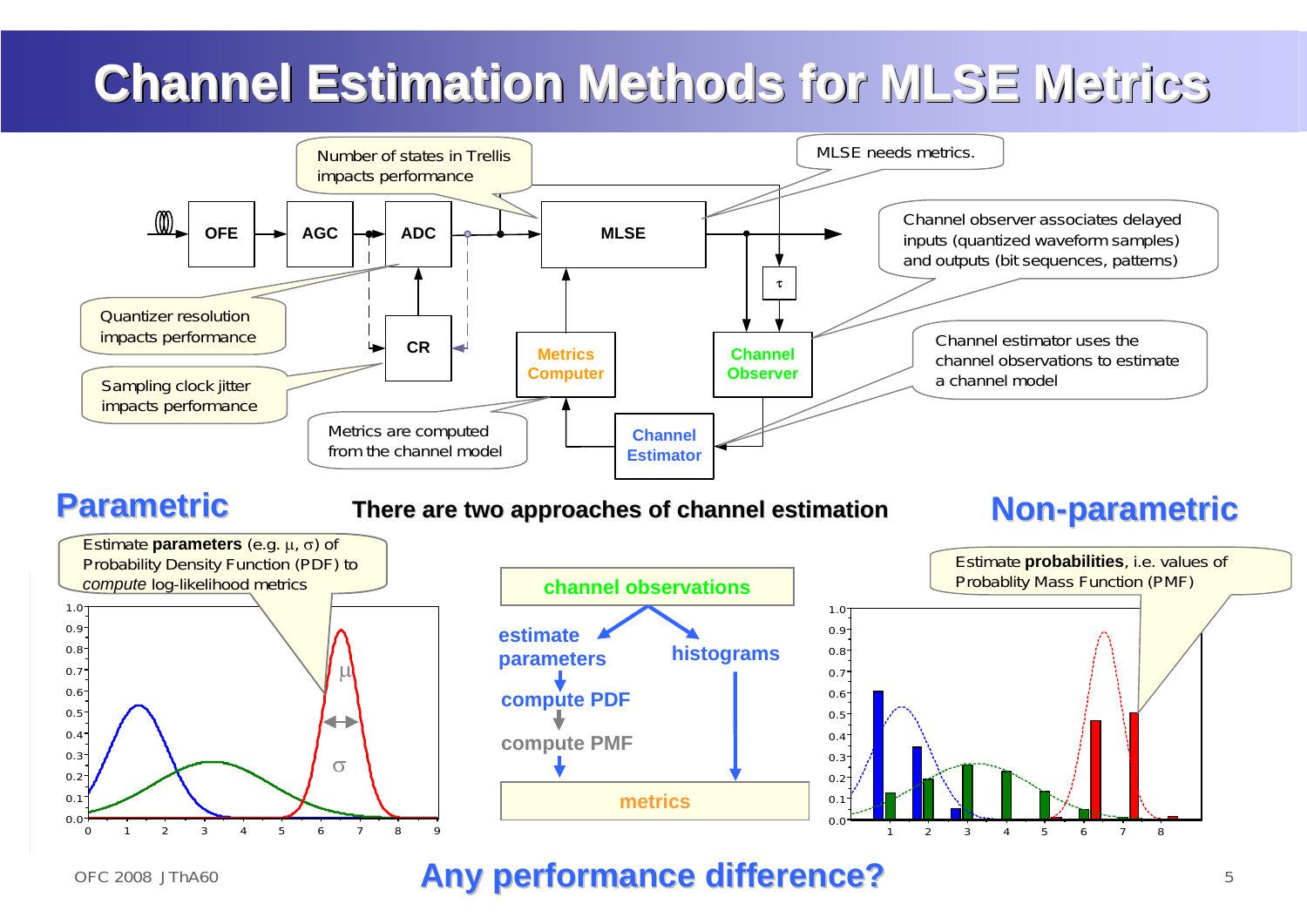**(from observed fraged** 

model are



# **Abstract and Problem Statement Abstract and Problem Statement Abstract and Problem Statement**

| <b>MLSE</b> needs branch metrics                                                                | <b>Non-Parametric</b> | Likelihoods are estimated directly<br>(from observed relative frequencie                                    |
|-------------------------------------------------------------------------------------------------|-----------------------|-------------------------------------------------------------------------------------------------------------|
| Branch metrics are log-likelihoods<br>Two approaches to estimate likelihoods from observations: | <b>Parametric</b>     | Likelihoods are estimated indirectly<br>(parameters of a probabilistic mode<br>estimated from observations) |

**Histogram Method** "**HM**" a practice-proven canonical method of non-parametric channel estimation **SQRT method "SQRT"** a particularly efficient example of a parametric method

*We compare the performance of MLSE-based receivers with parametric and nonparametric channel estimation methods and characterize their sensitivity against quantization, sampling jitter, and intersymbol interference (ISI) overload (1) We compare the performance of MLSE-based receivers with parametric and nonparametric channel estimation methods and characterize their sensitivity against quantization, sampling jitter, and intersymbol interference (ISI) overload (1)*

> *Do parametric models suffer from effects not covered in the model? Are there relevant "model mismatch" penalties ? Do parametric models suffer from effects not covered in the model? Are there relevant "model mismatch" penalties ?*

### **Problem Statement Problem Statement**

### **Abstract Abstract**

## **Simulation Approach Simulation Approach**

(1) **ISI Overload:** The physical channel memory exceeds the state memory of the MLSE



*Compare ultimately and practically achievable performance of HM and of SQRT. Compare ultimately and practically achievable performance of HM and of SQRT.*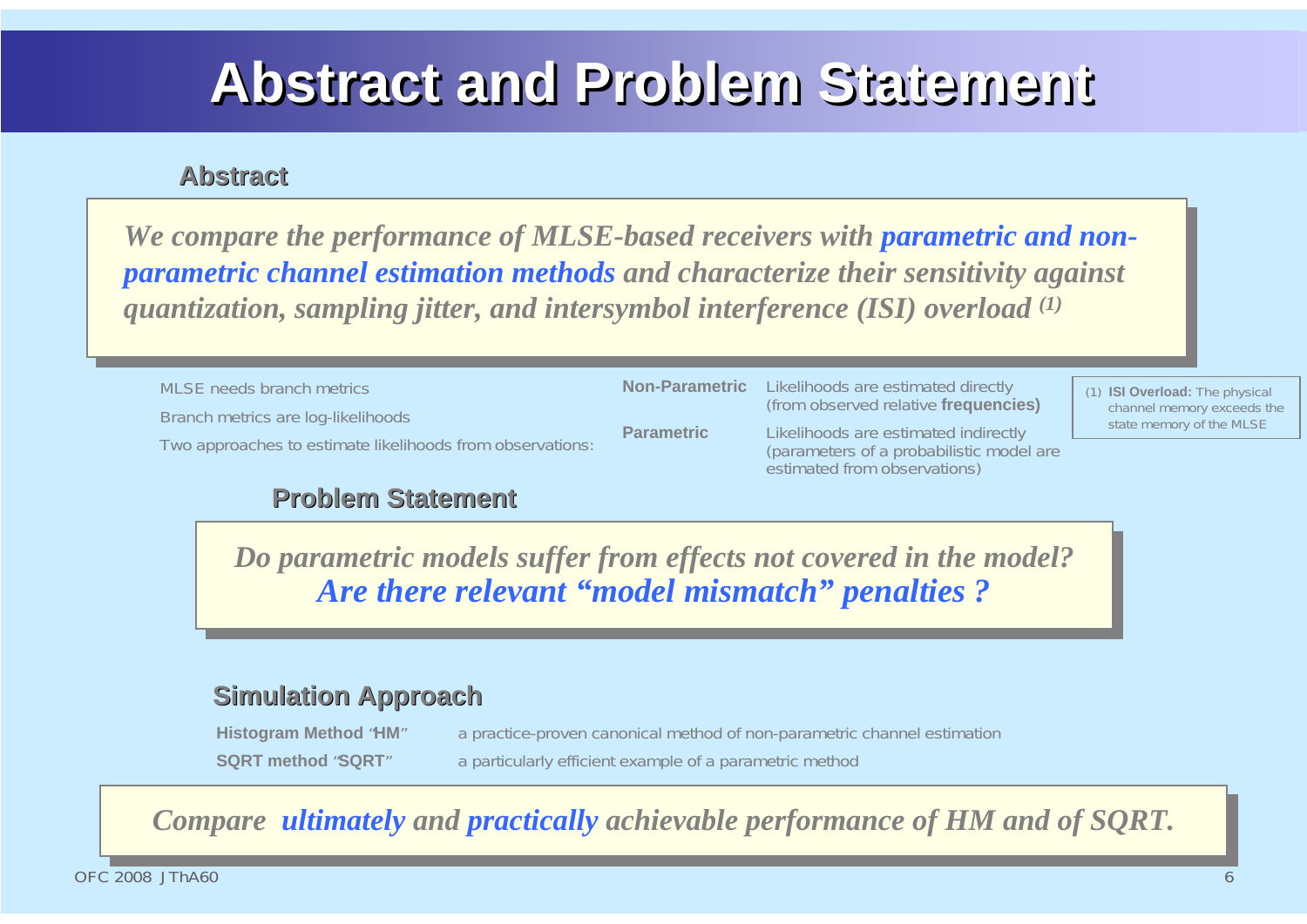# **Results Results Results and Conclusions and Conclusions Conclusions**

**We compared** *ultimately* **and** *practically* **achievable performance We** *assumed* **that SQRT suffers more from "quantization" and "model mismatch" We** *found* **such penalties but they are not very significant The HM channel estimator has practical performance advantage for 3-bit ADC The SQRT channel estimator has speed & complexity advantages for N-bit ADC For further study: Model mismatch penalties at lower BER? We compared** *ultimately* **and** *practically* **achievable performance We** *assumed* **that SQRT suffers more from "quantization" and "model mismatch" We** *found* **such penalties but they are not very significant The HM channel estimator has practical performance advantage for 3-bit ADC The SQRT channel estimator has speed & complexity advantages for N-bit ADC For further study: Model mismatch penalties at lower BER?**



 $nt - ac$ hieves the same

| <b>Ultimate Performance?</b>   | <b>identical</b>    | without complexity limitations, i.e. for unlimited<br>ADC resolution and unlimited number of states |
|--------------------------------|---------------------|-----------------------------------------------------------------------------------------------------|
| <b>Practical Performance?</b>  | slightly worse, but | penalty is not very relevant – achieves the sam<br>dispersion limit (e.g. 5000 ps/nm at 15 dB)      |
| <b>Model Mismatch Penalty?</b> | yes, but            | only at low dispersion and for PMD -<br>and outside of useable operation range                      |
| <b>Quantization Penalty?</b>   | yes, but            | significant only for 3-bit ADC                                                                      |
| <b>Jitter Penalty?</b>         | no                  | not for relevant jitter magnitudes                                                                  |

## **SQRT Method compared to compared to Histogram Histogram Method (@ BER 10 (@ BER 10-3) in a Nutshell in a Nutshell**

## **Conclusions Conclusions**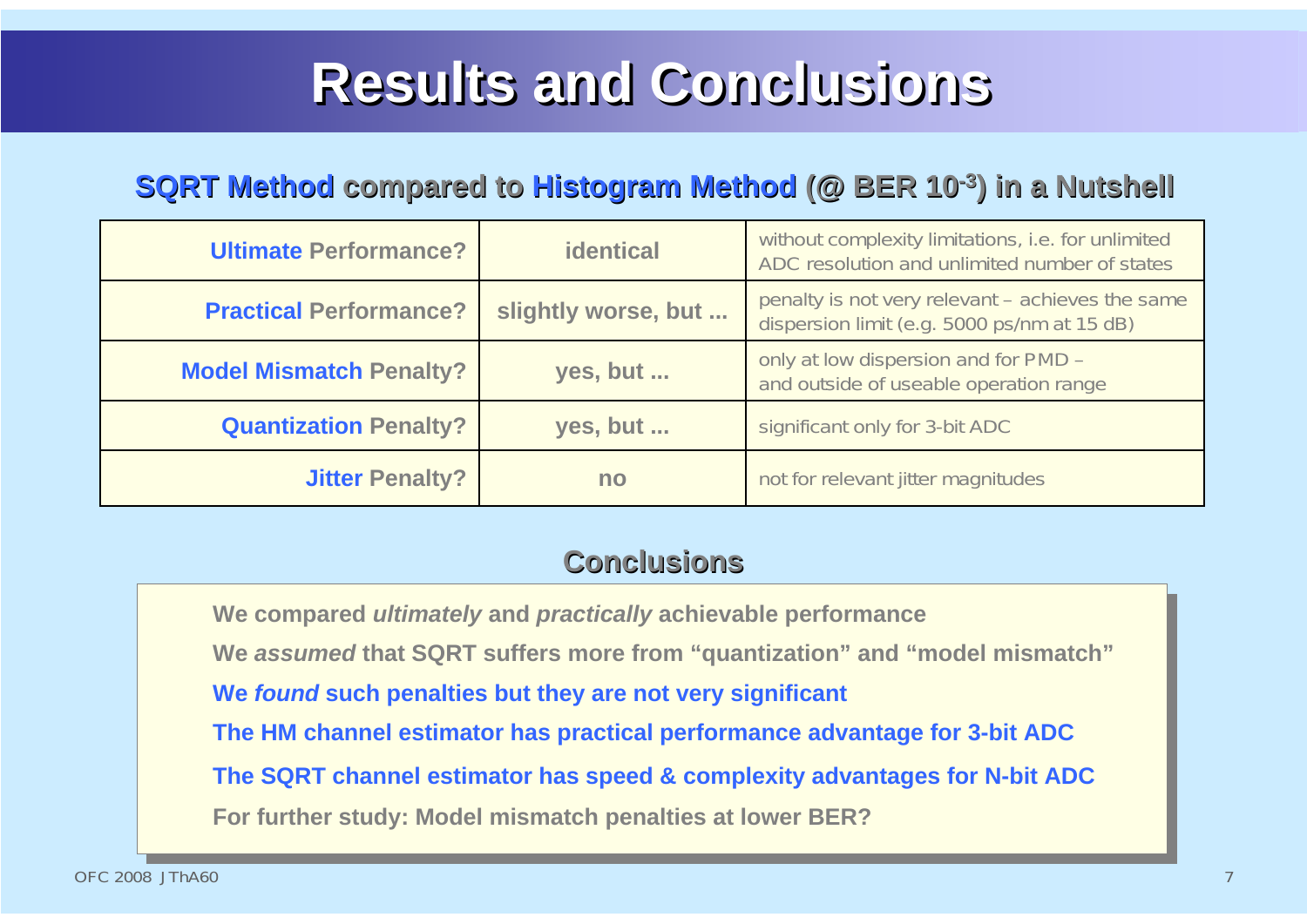# **Simulation Setups Simulation Setups Simulation Setups**

**Setups**



## **References References References**

## **Non-parametric Channel Estimation**

### **suggested early for MLSE usage in non-linear channel**

W. Sauer-Greff et al., "Modified Volterra Series and State Model Approach …", Proc. IEEE Sig Proc 99, 19-23 H. F. Haunstein et al., "Design of near optimum electrical equalizers for optical transmission …", OFC 2001, WAA 4-1

### **implemented in real systems, e.g.**

A. Färbert et al., "Performance of a 10.7 Gb/s Receiver with Digital Equalizer using …", ECOC 2004, Th4.1.5

### **(many) experimental data available, e.g.**

## 8 **References References**

J.P. Elbers et al., "Measurement of the dispersion tolerance of optical duobinary ...", OFC 2005, OThJ4 S. Chandrasekhar et al., "Chirp-managed laser and MLSE-RX ...", PTL, Vol. 18, No. 14, 1560-1562, 2006 S. Chandrasekhar et al., "Performance of MLSE Receiver ...", PTL, Vol. 18, No. 23, 2448-2450, 2006 J. M. Gené et al., "Joint PMD and Chromatic Dispersion Compensation Using an MLSE", ECOC 2006 , We2.5.2 I. L. L. Polo et al., "Comparison of Maximum Likelihood Sequence Estimation equalizer ...", ECOC 2006, We2.5.3 J. D. Downie et al., "Experimental Measurements of the Effectiveness of MLSE ...", OFC 2007, OMG4 C. Xie et. al., "Performance Evaluation of Electronic Equalizers for Dynamic PMD ...", OFC 2007, OTuA7

|                                                                                                            | Setup 1 "Bad Tx"                                                                           | Setup 2 "Good Tx"                                 |  |
|------------------------------------------------------------------------------------------------------------|--------------------------------------------------------------------------------------------|---------------------------------------------------|--|
|                                                                                                            | for CD, PMD, Jitter                                                                        | for unconstrained complexity                      |  |
| Data                                                                                                       | DeBruijn-15<br>(2 <sup>19</sup> bits, 32 samples/bit)                                      | <b>PRBS-18</b><br>$(2^{18}$ bits, 20 samples/bit) |  |
| Format                                                                                                     | NRZ @ 10.7 Gbit/s                                                                          |                                                   |  |
| <b>Shaping Filter</b>                                                                                      | 0.3 UI rise-time erfc shaped<br>+ 1-pole Bessel (10.7 GHz)                                 | 5-pole Bessel (7.5 GHz)                           |  |
| <b>Extinction</b><br>Ratio                                                                                 | 11.8 dB                                                                                    | infinite                                          |  |
| Fiber                                                                                                      | SSMF (D=16 ps/nm), linear propagation                                                      |                                                   |  |
| Opt. filter                                                                                                | Flat Top (40GHz)                                                                           | SuperGauss 2 <sup>nd</sup> Order (35 GHz)         |  |
| El. Filter                                                                                                 | 4-pole Bessel (7.5 GHz)                                                                    | 5-pole Bessel (7.5 GHz)                           |  |
| AGC / ADC                                                                                                  | gain optimized <sup>(1)</sup> roughly, best sampling phase,<br>varied quantizer resolution |                                                   |  |
| <b>MLSE</b>                                                                                                | 2 samples per bit, self-training,<br>varied number of states                               |                                                   |  |
| <sup>(1)</sup> For HM, gain was not optimized. Mean rectified<br>value was maintained at a constant level. |                                                                                            |                                                   |  |

## **Parametric Channel Estimation**

### **studied since long (for perfomance analysis), e.g.**

P. A. Humblet, M. Azizoglu, "On the Bit Error Rate …", JLT 9/11 p.1577 (3), 1991 (and predecessors) A. Weiss, "On the Performance of Electrical Equalization in Optical Fiber Transmission Systems", PTL, Vol. 15, 1225-1227, 2003

### **well covered in recent MLSE literature, e.g.**

D. E. Crivelli et al., "On the Performance of Reduced-State Viterbi Receivers …", ECOC 2004, We4.P.083 N. Alic et al., "Signal statistics and maximum likelihood sequence estimation …", Optics Express, Vol.13, No. 12, 4568-4578, 2005 G. Bosco et al., "Long-Distance Effectiveness of MLSE IMDD Receivers", PTL, vol. 18, pp.1037-1039, 2006 T. Freckmann, J. Speidel, "Viterbi Equalizer with Analytically Calculated Branch Metrics …"PTL, Vol. 18, 277-279, 2006 T. Foggi et al., "Maximum-likelihood sequence detection with closed-form metrics …", JLT, Vol. 24, No. 8, 3073-3087, 2006 P. Poggiolini et al., "Branch Metrics for Effective Long-Haul MLSE'', ECOC 2006, We2.5 M. R. Hueda et al., "Parametric Estimation of IM/DD Optical Channels …", JLT, Vol. 25, No. 3, 957-975, 2007

### **(some) experimental data from offline simulations, e.g.**

P. Poggiolini et al., "1,040 km uncompensated IMDD transmission …", ECOC 2006, post-deadline Th4.4.6

### Two setups were used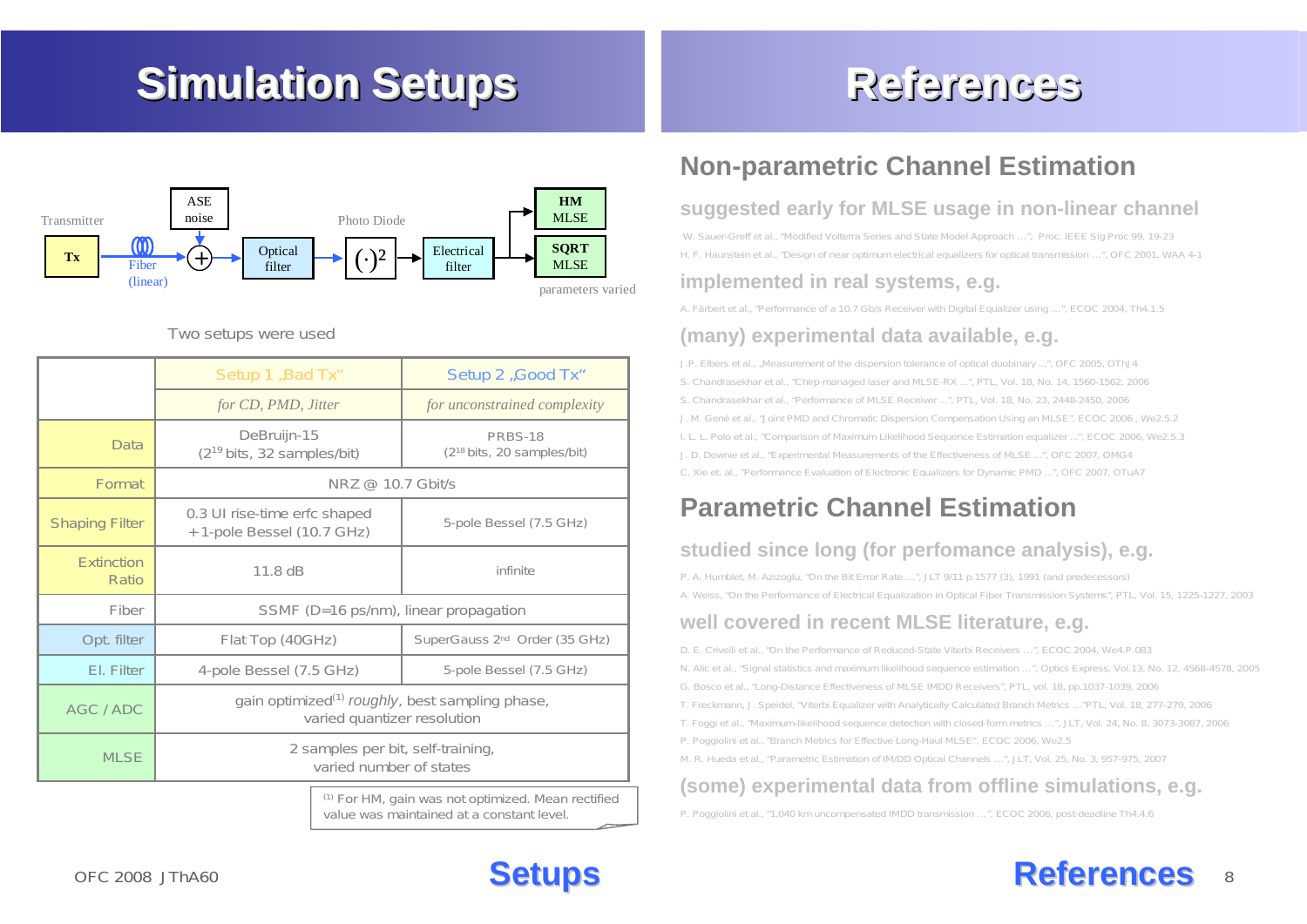## **8 Achievable Performance? No difference for fine ADC** *s*



# **Performance Performance Performance with Unconstrained MLSE and ADC with Unconstrained with Unconstrained MLSE and ADC MLSE and ADC**

## SQRT Method Histogram Method

**SQRT versus HM penalty**

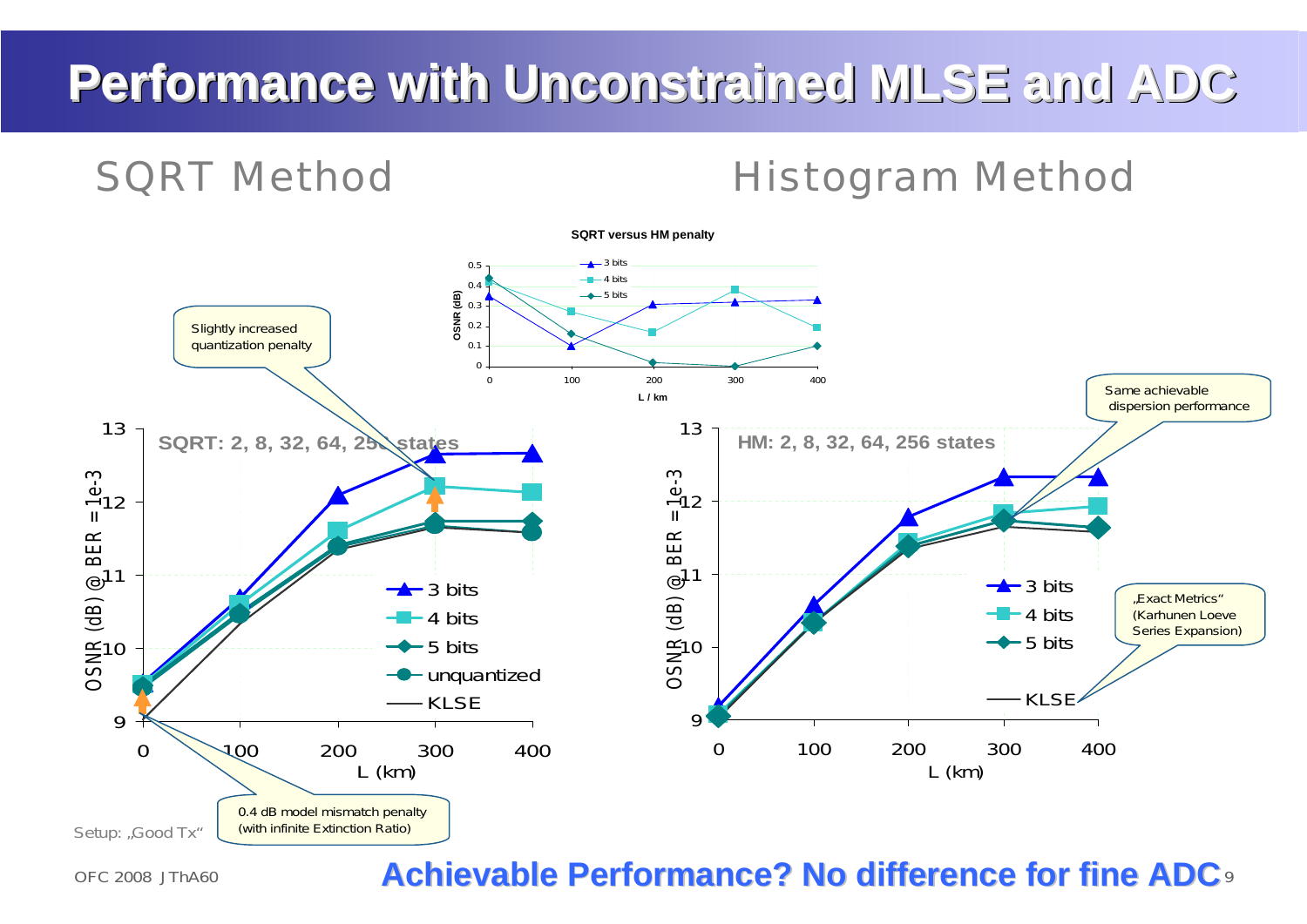# Dispersion Tolerance with 16-states MLSE and ADC

## SQRT Method Histogram Method

## 10 **Dispersion? Relevant Dispersion? Relevant differences are small differences are small**



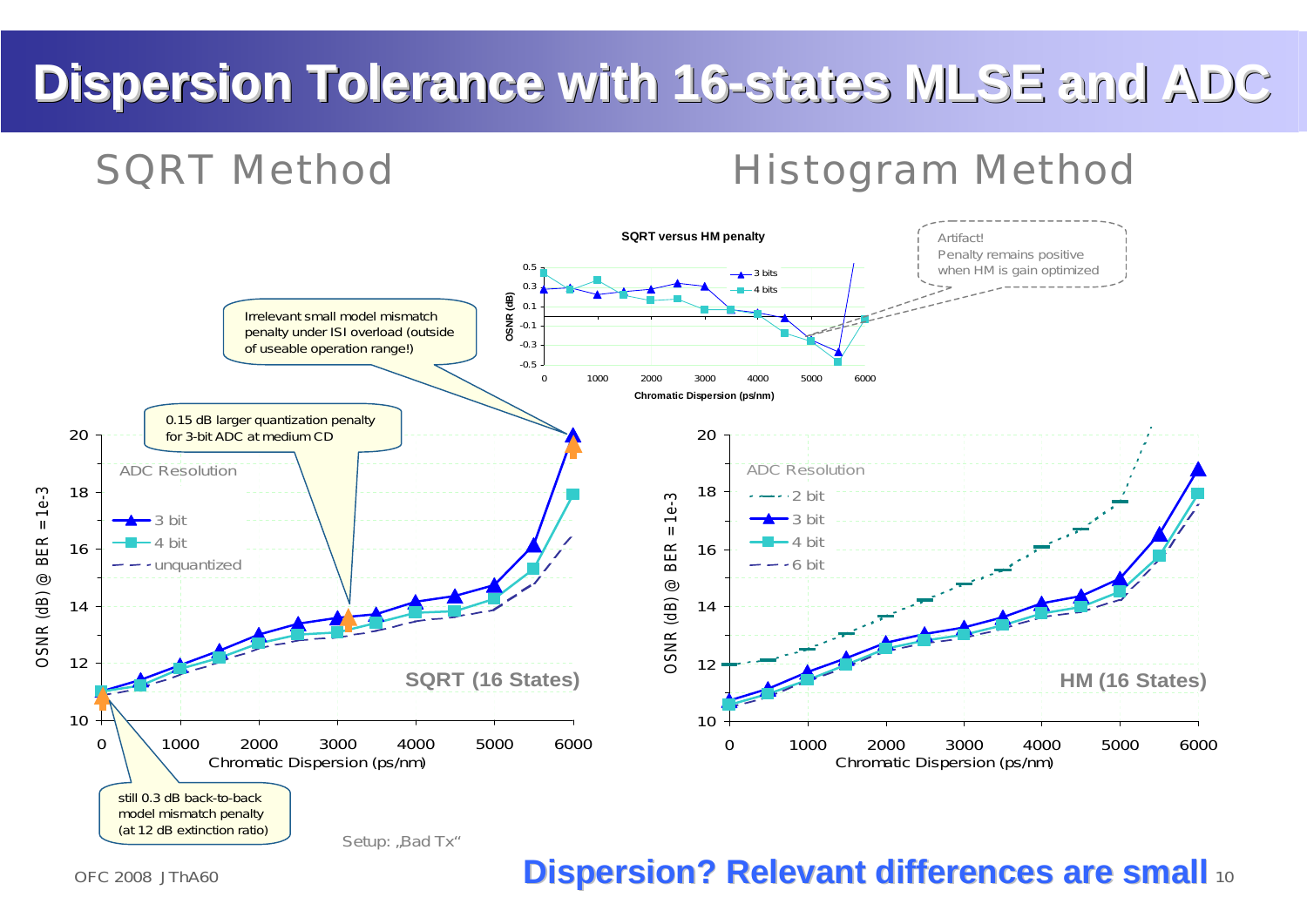## **10 PMD? Relevant differences remain small differences remain small**

# **1s<sup>t</sup> order PMD with 4-states MLSE and ADC st order PMD order PMD with 4-states MLSE and ADC MLSE and ADC**

## SQRT Method Histogram Method



**SQRT versus HM penalty**

Setup: "Bad Tx"